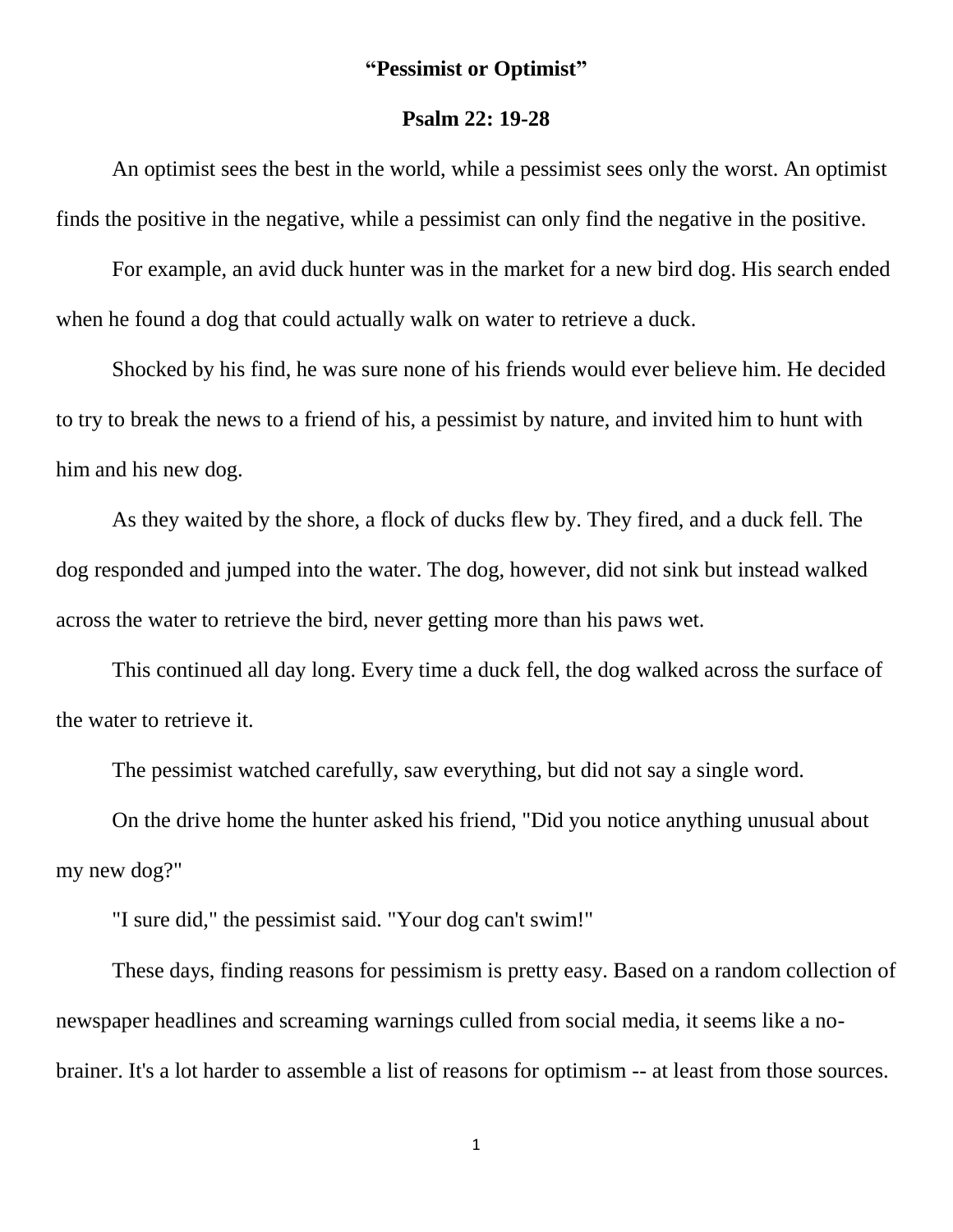But that's only because so many reporters are working overtime to be pessimistic. Fear sells newspapers.

A growing number of experts, though, are taking the opposite view: that the times we're living in are by no means the worst of times. Considering the most important criteria for human well-being, they may even be the best.

This upbeat group has been tagged "The New Optimists." Taking a decidedly long view of history, they remind us that many aspects of the good old days were not good at all.

At the end of 2016, *The Times* of London columnist Philip Collins noted some inspiring milestones recently achieved: the proportion of the world's population living in extreme poverty fell below 10 percent for the first time; global carbon emissions failed to rise for the third year running; more than half the countries of the world had made the death penalty illegal; and giant pandas were no longer on the endangered species list.

A few weeks later, *The New York Times* columnist Nicholas Kristof boldly named 2016 "the best year in the history of humanity." Kristof cited declines in global inequality, a child mortality rate roughly half what it had been in 1990, and 300,000 more people gaining access to electricity every day.

Yet, most news consumers are unaware of these positive developments, which are the product of slow, incremental changes.

Positive stories like these are not the stuff of which headlines are made. The war in Ukraine, a hundred-thousand refugees coming to America, high inflation, weather disasters and mass shootings – get far more attention.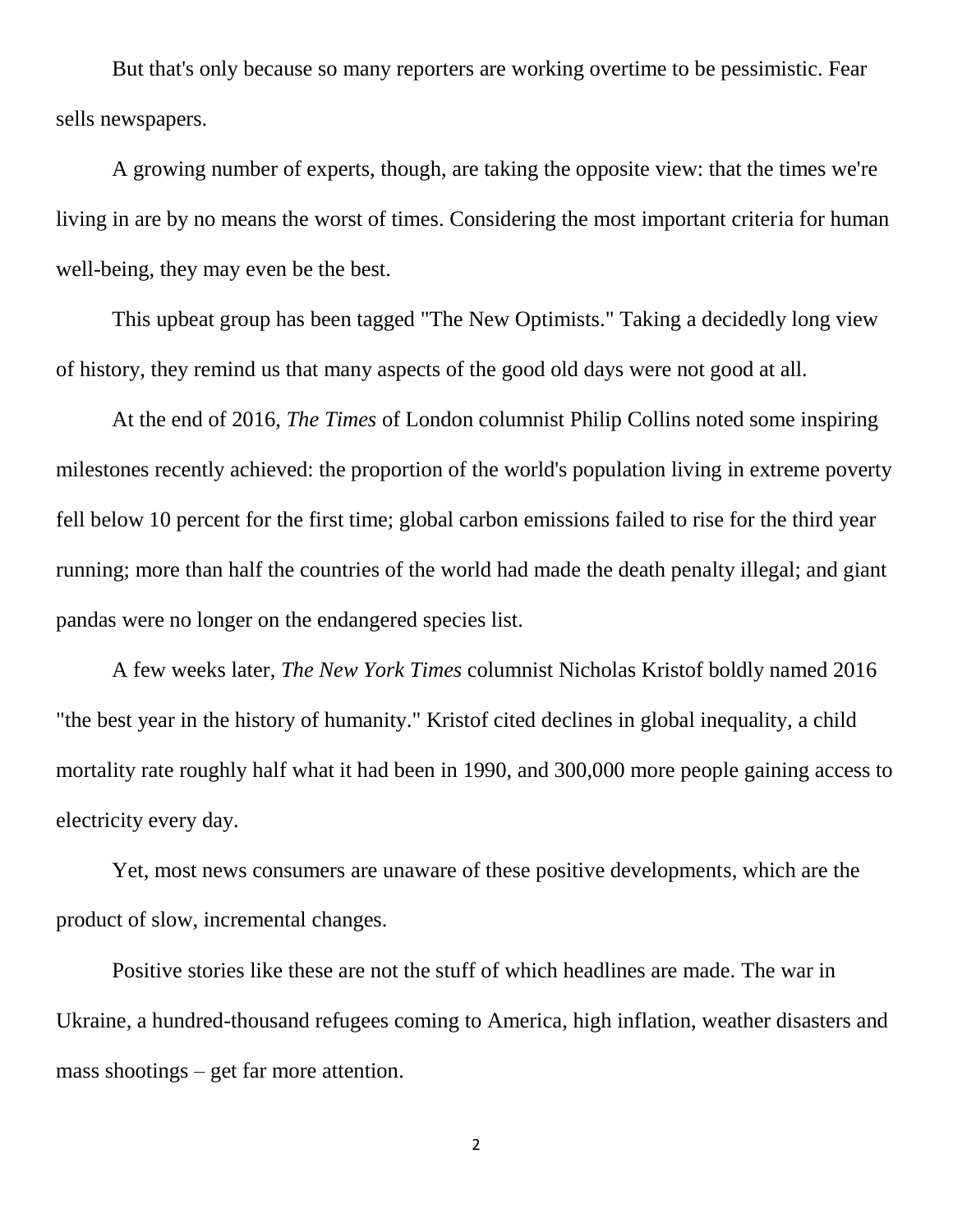As we look forward to the post-pandemic recovery, once again we're being tugged between the optimists, who highlight all the diseases that may soon be beaten through new vaccines, and the pessimists, who warn that humanity will never win the evolutionary arms race against microbes. But this represents a false choice. History provides us with powerful examples of people who were brutally honest in identifying a crisis but were equally active in seeking solutions.

Writing in *The Guardian*, Oliver Burkeman observes that the New Optimists believe that "our prevailing mood of despair is irrational, and frankly a bit self-indulgent.

They argue that it says more about us than it does about how things really are – "illustrating a certain tendency toward collective self-flagellation, and an unwillingness to believe in the power of human ingenuity." The gloomy view is, he points out, an ancient survival mechanism programmed into the human race: "The cave-dweller who always assumed there was a lion behind the next rock would usually be wrong -- but he'd be much more likely to survive and reproduce than one who always assumed the opposite."

"Peace of mind," writes Richard Rohr, "is actually an oxymoron. When you're in your mind, you're hardly ever at peace, and when you're at peace, you're never only in your mind." Obsessive consumers of news stories -- whether gathered from traditional media sources or from endless, scrolling social-media feeds -- dwell in their own minds constantly. "The Early Christian *abbas* (fathers) and ammas (mothers) knew this," says Rohr. They "first insisted on finding the inner rest and quiet necessary to tame the obsessive mind. Their method was first called the prayer of quiet and eventually was referred to as contemplation."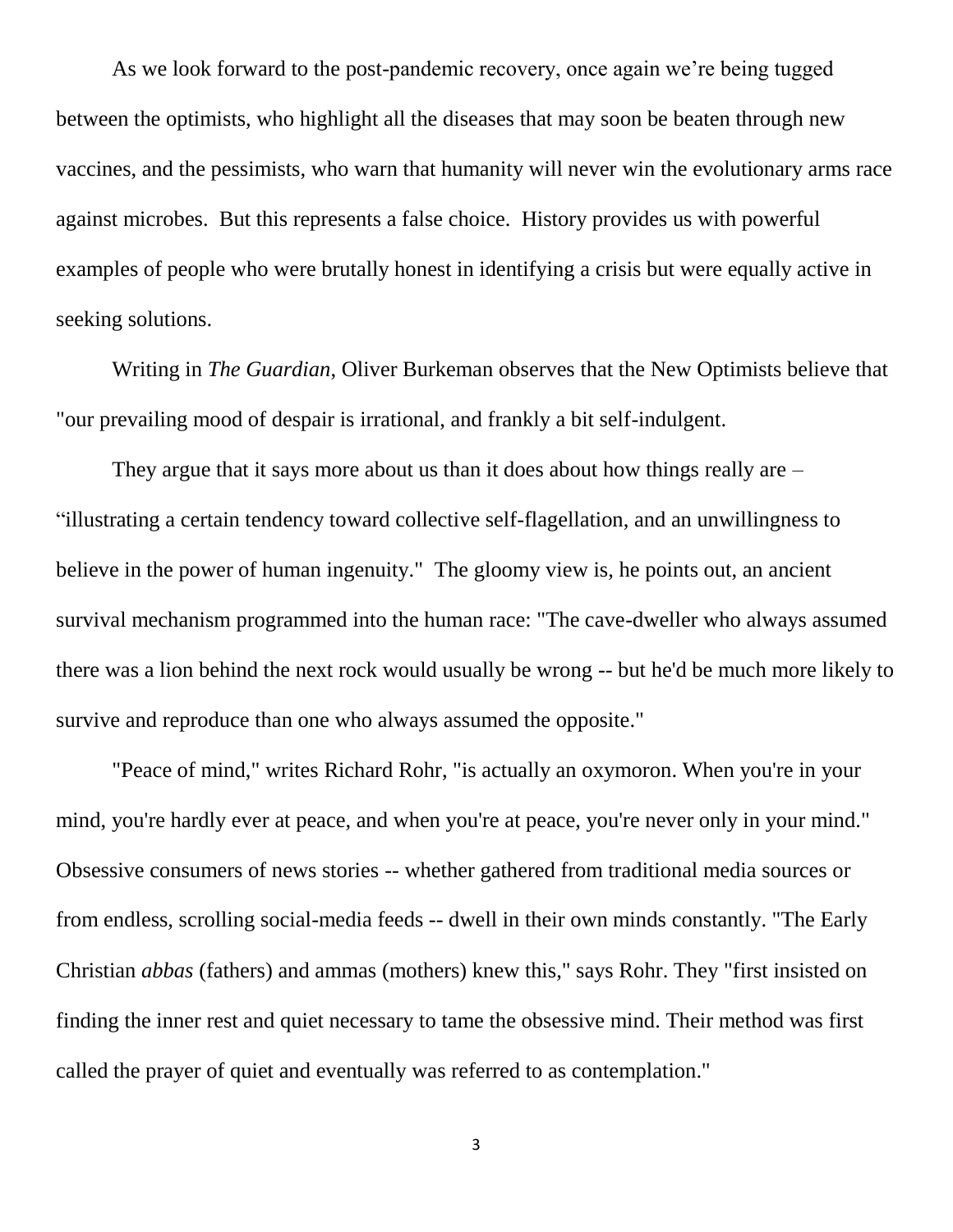Another way to put it is to observe that the human brain is like Velcro for the negative and Teflon for the positive. It helps to remind ourselves that, for evolutionary reasons, our negative thoughts are so much stickier than the positive ones.

In order to overcome the drag of pessimistic obsession with "the good old days," a fundamental change in perspective is necessary. That sort of 180-degree turn toward fact-based optimism is not really new -- despite the "New Optimists" label. We can see it even in Scripture, in what is perhaps the most well known of all biblical laments, Psalm 22.

It's hard to imagine a bigger about-face than what we see in Psalm 22. This psalm of lament -- which was, of course, the song Jesus himself quoted as an expression of his agony on the cross -- begins in abject despair: "My God, my God, why have you forsaken me?"

This afflicted soul's groan of lament proceeds onward through "I am a worm, and not human," through "my heart is like wax; it is melted within my breast," to the stunningly graphic, "I can count all my bones."

But then, abruptly, at verse 22 the mood shifts. It's a 180-degree turn, from lament to praise: "I will tell of your name to my brothers and sisters; in the midst of the congregation I will praise you."

The reason becomes clear in verse 24, as the poet praises God who "did not hide his face from me, but heard when I cried to him." After all his tribulations, this long-suffering soul awards the Lord points for being a good listener.

So confident is the psalmist in God's reliability -- despite it all -- that he offers praises on behalf of those who will come after him: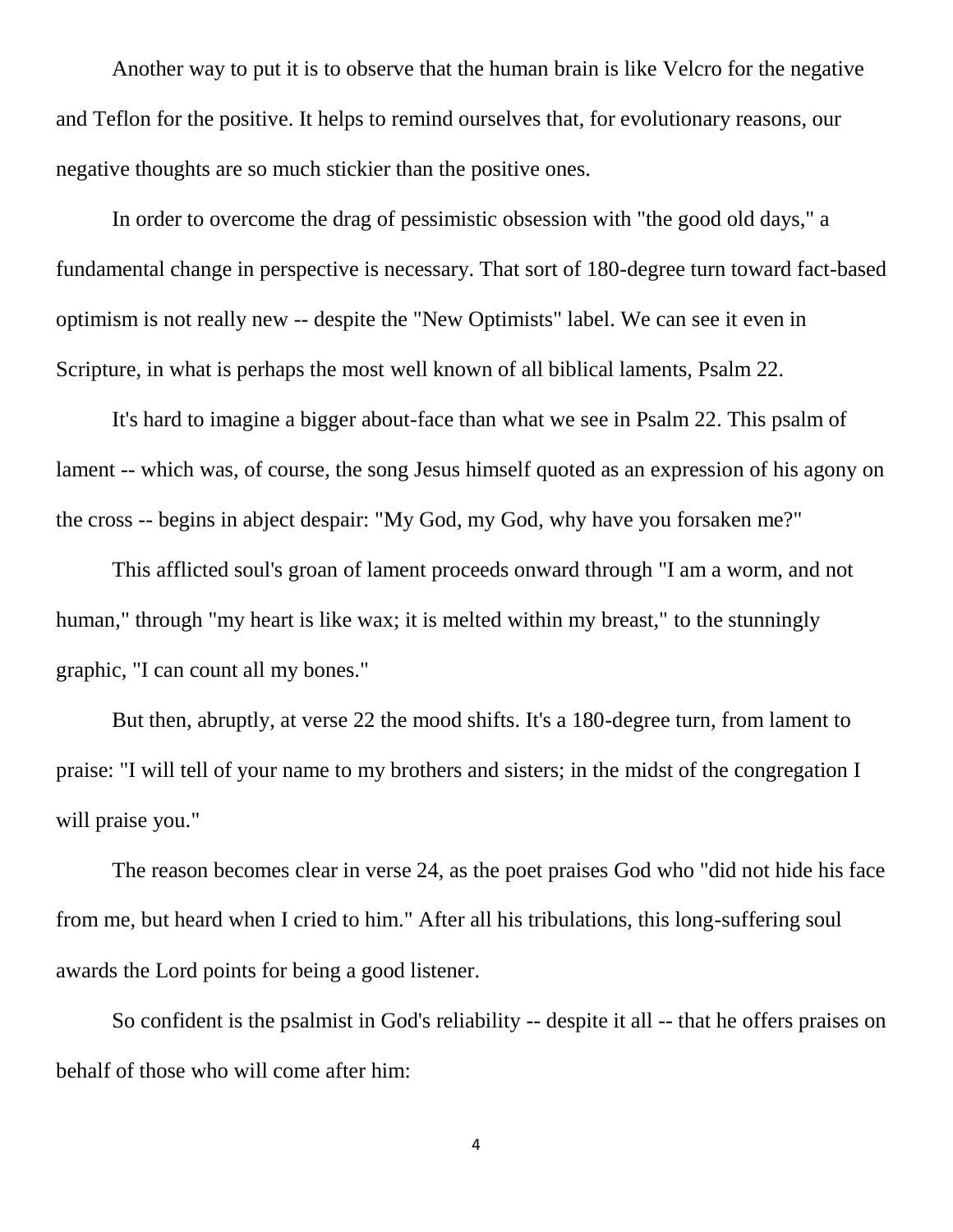"Posterity will serve him; future generations will be told about the LORD, and proclaim his deliverance to a people yet unborn, saying that he has done it!" (vv. 30-31).

For all its gruesome imagery, Psalm 22 is extremely well-known. Perhaps that's because this psalm is a staple of Good Friday services. No doubt, the part with the greatest resonance is the "Why have you forsaken me?" opener. It's the psalm's somber first half our people are more likely to know. Curiously, the concluding shout of praise -- despite its world-conquering confidence -- has far less staying power for most readers.

Amid the turmoil of life, we too often find ourselves alternating between the positive and the negative. Life's struggles may lay us low for a time, but upon further prayer and reflection we discover deeper levels of devotion. These make room for more ambiguity than the simple, childlike "God will take care of you" faith many of us were taught.

The apostle Paul captures a deeper faith in 2 Corinthians 4:8-9: "We are afflicted in every way, but not crushed; perplexed, but not driven to despair; persecuted, but not forsaken; struck down, but not destroyed."

These two opposite poles of spirituality are symbolized by two prophetic figures from the world of literature: Cassandra and Pollyanna.

The ancient Greek poet Homer gives us the figure of Cassandra, daughter of King Priam and Queen Hecuba of Troy. The god Apollo endowed her with the ability to foretell the future, but along with that gift he also gave her a curse: that no one who heard her prophecies would believe her.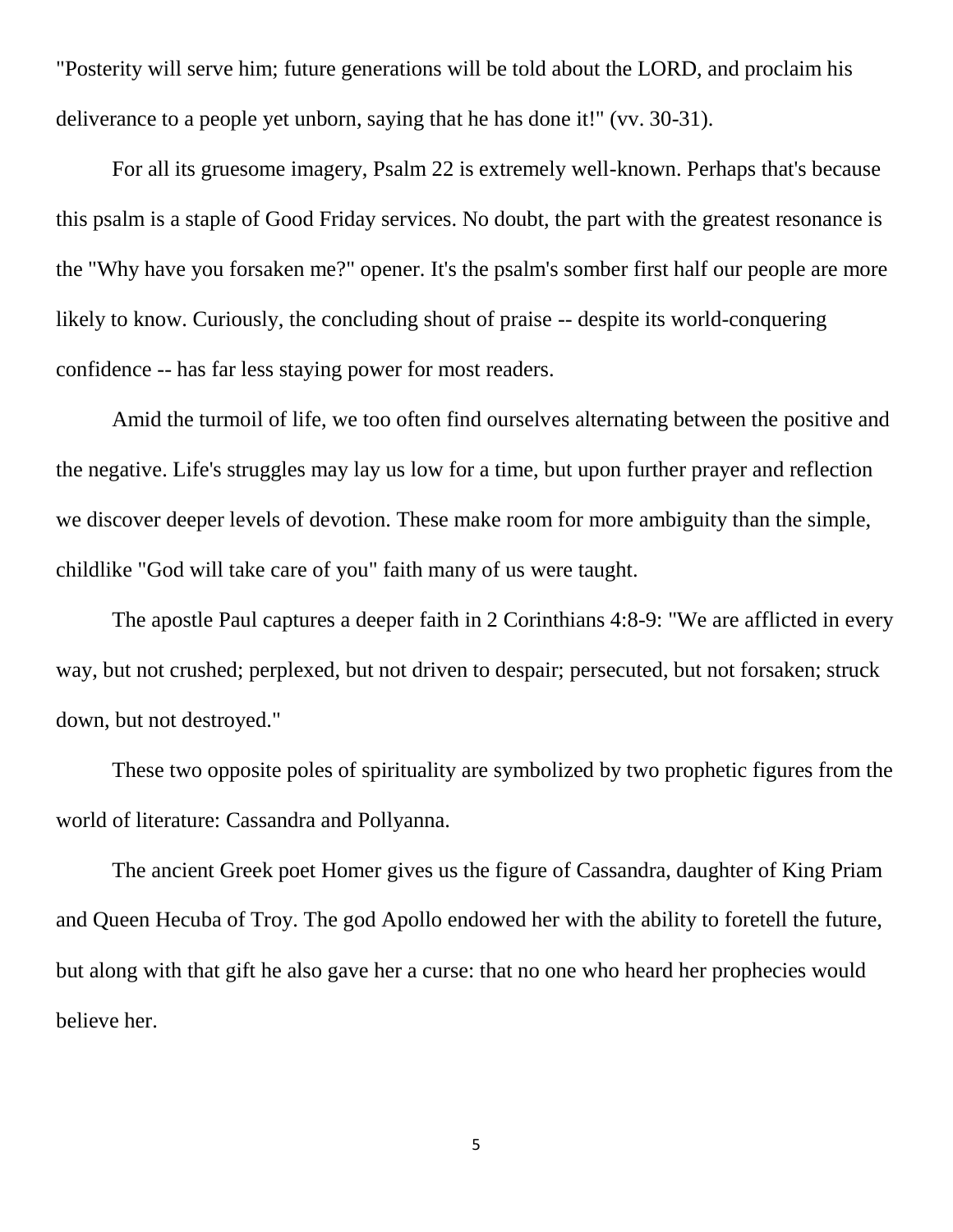*Cassandra is infamous* as a prophet of doom. Again and again she warns her people of dire sufferings that will come upon them, but because they disbelieve her, she never has the satisfaction of knowing her words have had a beneficial effect.

We all know Cassandras -- people who are so caught up in a pessimistic worldview that there's little room for joy in their lives.

On the opposite end of the spectrum is another literary figure from a far less exalted source. Pollyanna is the title character of a popular series of children's books by Eleanor H. Porter. The first Pollyanna book was published in 1913 and is still in print. The original novel and its many sequels came to be known as "Glad Books."

Pollyanna is a young girl who's ever cheerful and relentlessly positive in her outlook on the world. No matter what misfortunes befall her, no matter what suffering descends upon people she loves, Pollyanna always looks for the silver lining in the storm cloud.

The very name Pollyanna has become synonymous with wild-eyed optimism. People who always look to the bright side, even amid the most fearsome darkness, are labeled "Pollyannas."

The label's not entirely complimentary. Pollyannas are assumed to be a little unhinged. They're detached from the cold, hard facts of life. The "Pollyanna principle" is the determination to maintain a sunny outlook, despite all evidence to the contrary.

*We do well, as followers of Jesus Christ, to locate ourselves somewhere between Cassandra and Pollyanna*. It's important to be realistic in our assessment of our fallen world, with all its trouble and suffering.